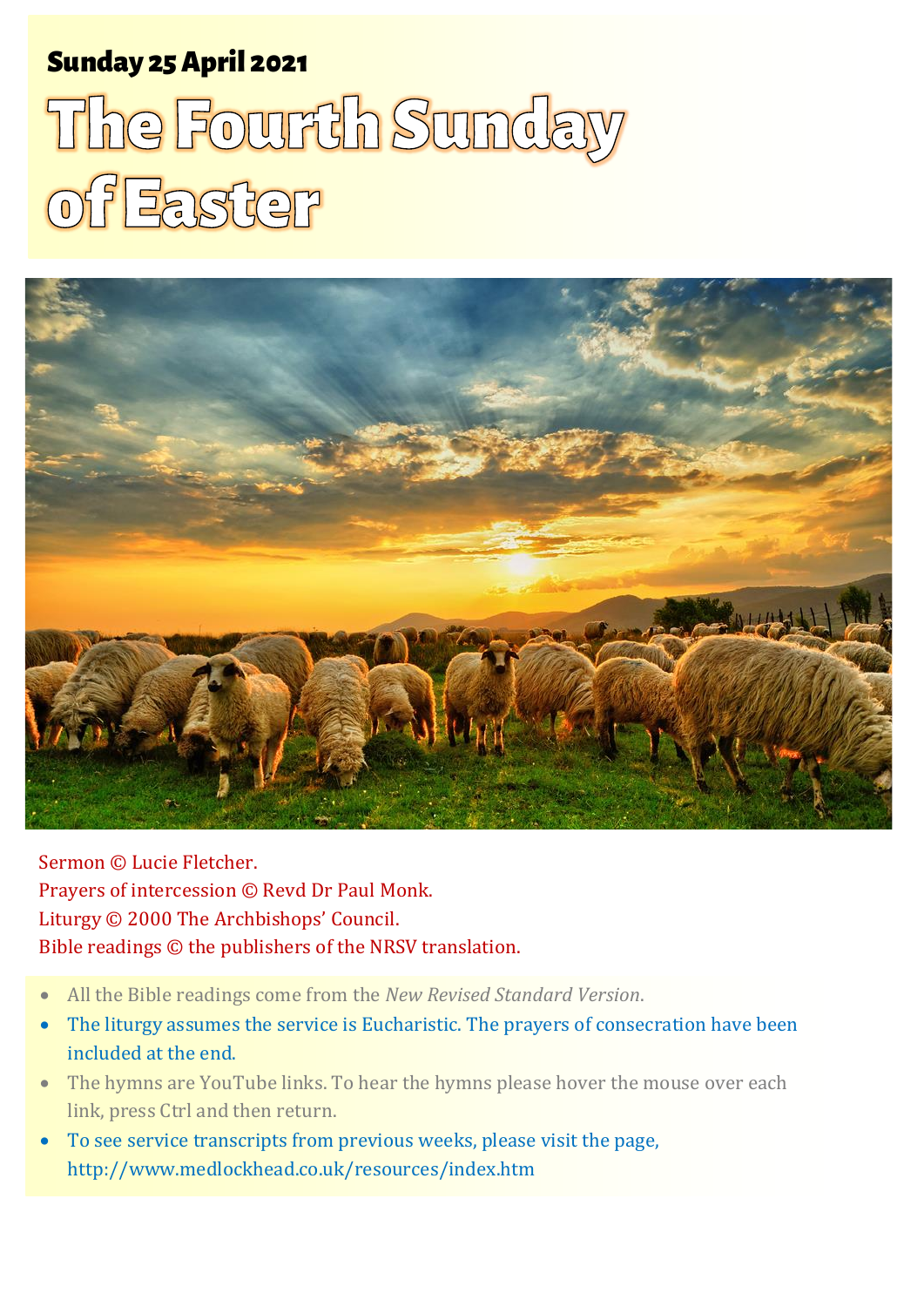# **Introduction and welcome**

HYMN 1 **[O Jesus I have promised](https://www.youtube.com/watch?v=IaKT4scxct0)** (please click on this link to hear the hymn)

# **The Welcome**

In the name of the Father, and of the Son, and of the Holy Spirit

#### All **Amen.**

The Lord be with you

#### All **And also with you.**

Alleluia! Christ is risen!

#### All **He is risen indeed! Alleluia**

# **The Preparation**

All **Almighty God, to whom all hearts are open, all desires known, and from whom no secrets are hidden: cleanse the thoughts of our hearts by the inspiration of your Holy Spirit, that we may perfectly love you, and worthily magnify your holy name; through Christ our Lord. Amen.**

Our Lord Jesus Christ said: The first commandment is this: 'Hear, O Israel, the Lord our God is the only Lord. You shall love the Lord your God with all your heart, with all your soul, with all your mind, and with all your strength.'

And the second is this: 'Love your neighbour as yourself.' There is no other commandment greater than these. On these two commandments hang all the law and the prophets.

#### All **Amen. Lord, have mercy.**

God so loved the world that he gave his only Son Jesus Christ to save us from our sins, to be our advocate in heaven, and to bring us to eternal life. Therefore, let us confess our sins in penitence and faith, firmly resolved to keep God's commandments and to live in love and peace with all.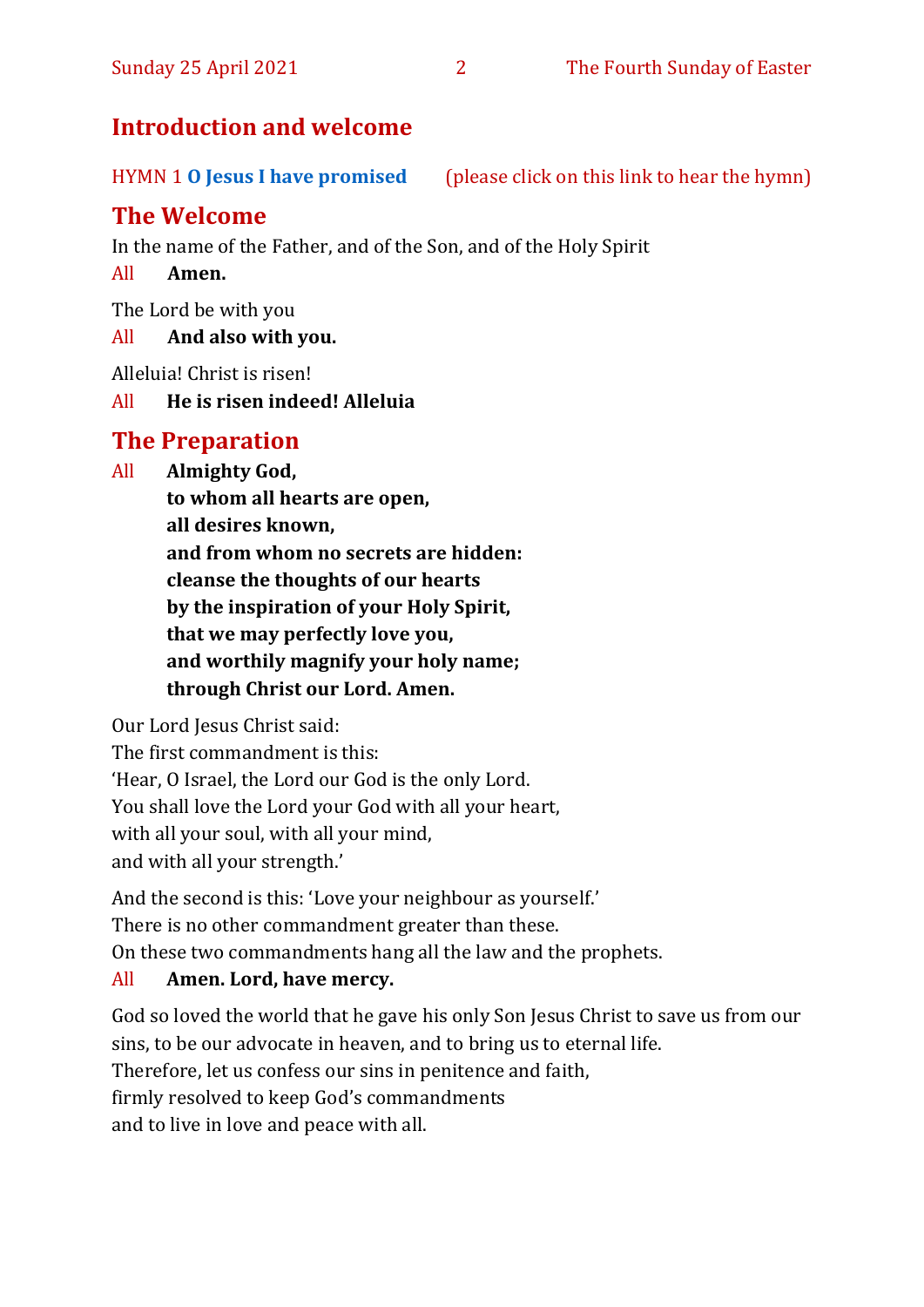All **Almighty God, our heavenly Father, we have sinned against you and against our neighbour in thought and word and deed, through negligence, through weakness, through our own deliberate fault. We are truly sorry and repent of all our sins. For the sake of your Son Jesus Christ, who died for us, forgive us all that is past and grant that we may serve you in newness of life to the glory of your name. Amen.**

Almighty God,

who forgives all who truly repent, have mercy upon you, pardon and deliver you from all your sins, confirm and strengthen you in all goodness, and keep you in life eternal; through Jesus Christ our Lord. All **Amen.**

# **The Gloria**

This Gloria is sung to the tune of 'Cwm Rhondda'. Click **[here](about:blank)** for the tune.

All **Glory be to God in Heaven, Songs of joy and peace we bring, Thankful hearts and voices raising, To creation's Lord we sing. Lord we thank you, Lord we praise you, Glory be to God our King: Glory be to God our King. Lamb of God, who on our shoulders, Bore the load of this world's sin; Only Son of God the Father, You have brought us peace within. Lord, have mercy, Christ have mercy,**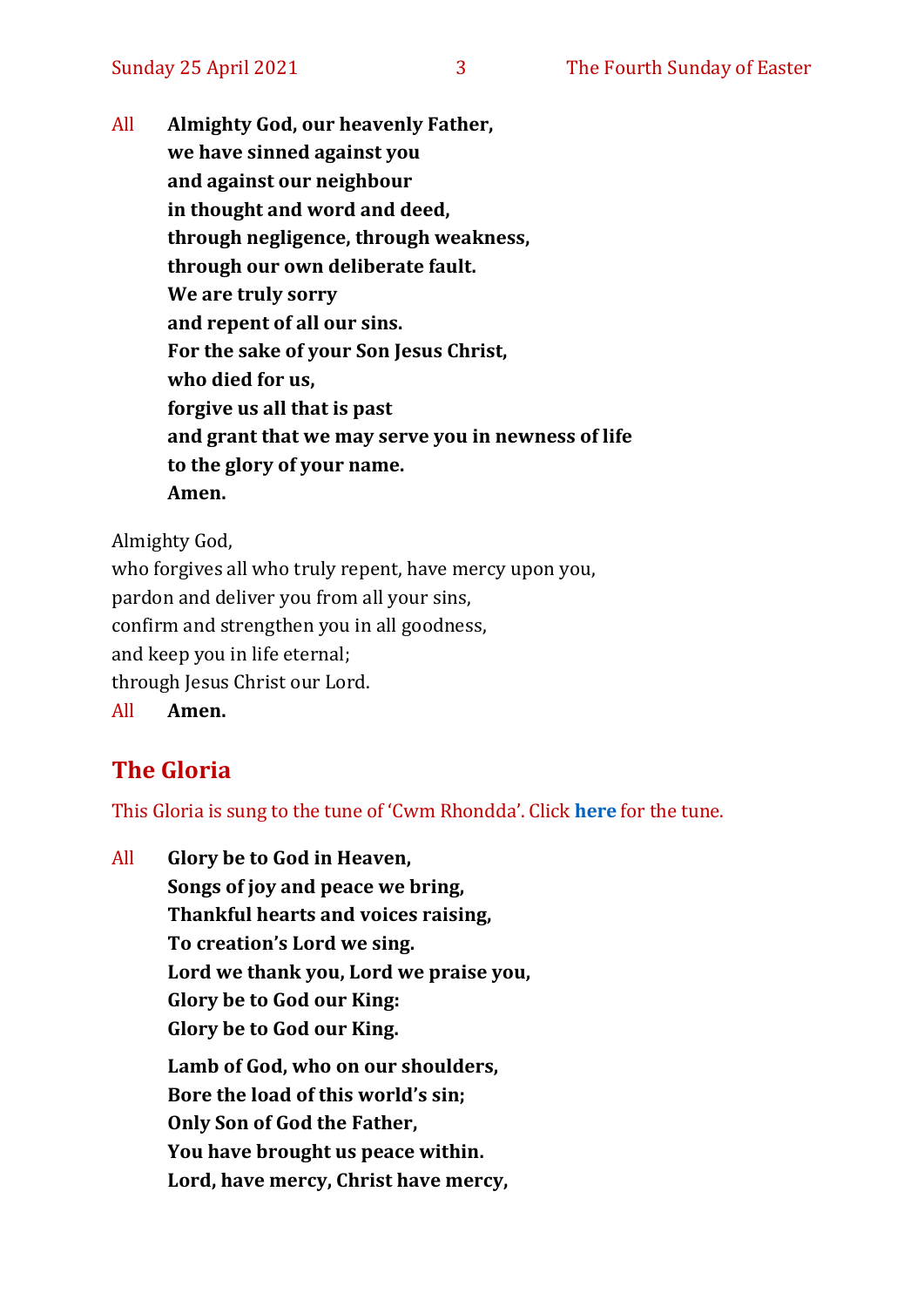**Now your glorious reign begin: Now your glorious reign begin.**

**You O Son of God are Holy, You we praise with one accord. None in heav'n or earth is like you, Only you are Christ the Lord. With the Father and the Spirit, Ever worshipped and adored: Ever worshipped and adored.**

#### **The Collect for the Fourth Sunday of Easter**

Risen Christ,

faithful shepherd of your Father's sheep:

teach us to hear your voice

and to follow your command,

that all your people may be gathered into one flock,

to the glory of God the Father.

All **Amen.**

#### **Psalm**

1 The Lord is my shepherd, ♦ I shall not want.

2 He makes me lie down in green pastures; he leads me beside still waters; ♦

3 he restores my soul. ♦

He leads me in right paths

for his name's sake.

4 Even though I walk through the darkest valley, I fear no evil; ♦

for you are with me;

your rod and your staff they comfort me.

<sup>5</sup> You prepare a table before me

in the presence of my enemies;

you anoint my head with oil; ♦

my cup overflows.

<sup>6</sup> Surely goodness and mercy shall follow me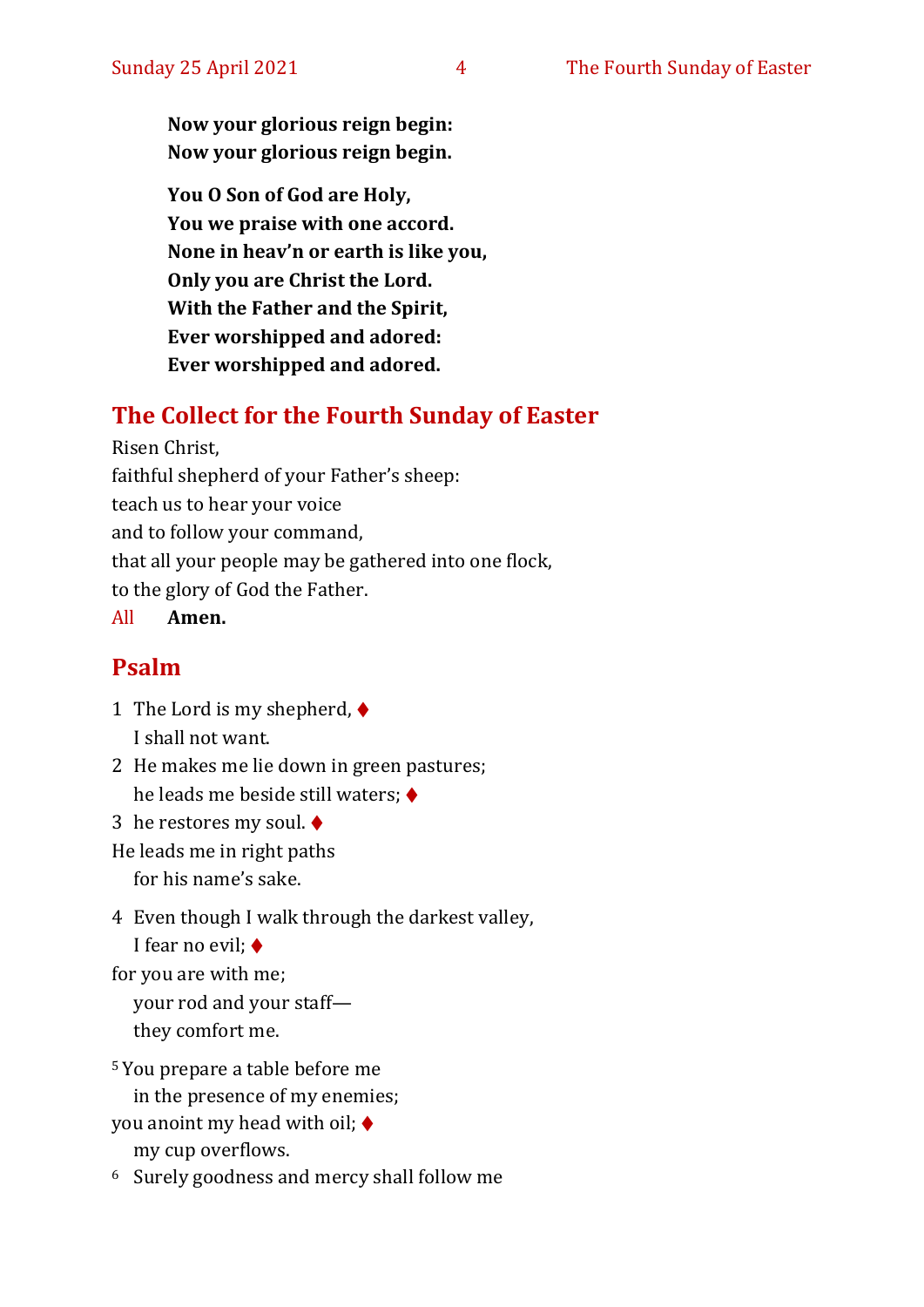all the days of my life,  $\blacklozenge$ and I shall dwell in the house of the Lord my whole life long. *Psalm 23*

# **First reading**

A reading from the Book of Acts

The next day [after the Apostles Peter and John had been teaching the forecourt of the Temple] their rulers, elders, and scribes assembled in Jerusalem, with Annas the high priest, Caiaphas, John, and Alexander, and all who were of the highpriestly family. When they had made the prisoners stand in their midst, they inquired, 'By what power or by what name did you do this?' Then Peter, filled with the Holy Spirit, said to them, 'Rulers of the people and elders, if we are questioned today because of a good deed done to someone who was sick and are asked how this man has been healed, let it be known to all of you, and to all the people of Israel, that this man is standing before you in good health by the name of Jesus Christ of Nazareth, whom you crucified, whom God raised from the dead. This Jesus is,

'the stone that was rejected by you, the builders;

it has become the cornerstone.'

There is salvation in no one else, for there is no other name under heaven given among mortals by which we must be saved.' *Acts 4:5–12*

This is the Word of the Lord

All **Thanks be to God.**

#### **Second reading**

A reading from the First Letter of St John

We know love by this, that he laid down his life for us—and we ought to lay down our lives for one another.How does God's love abide in anyone who has the world's goods and sees a brother or sister in need and yet refuses help?

Little children, let us love, not in word or speech, but in truth and action. And by this we will know that we are from the truth and will reassure our hearts before him whenever our hearts condemn us; for God is greater than our hearts, and he knows everything.Beloved, if our hearts do not condemn us, we have boldness before God; and we receive from him whatever we ask, because we obey his commandments and do what pleases him.

And this is his commandment, that we should believe in the name of his Son Jesus Christ and love one another, just as he has commanded us. All who obey his commandments abide in him, and he abides in them. And by this we know that he abides in us, by the Spirit that he has given us. *1 John 3:16–end*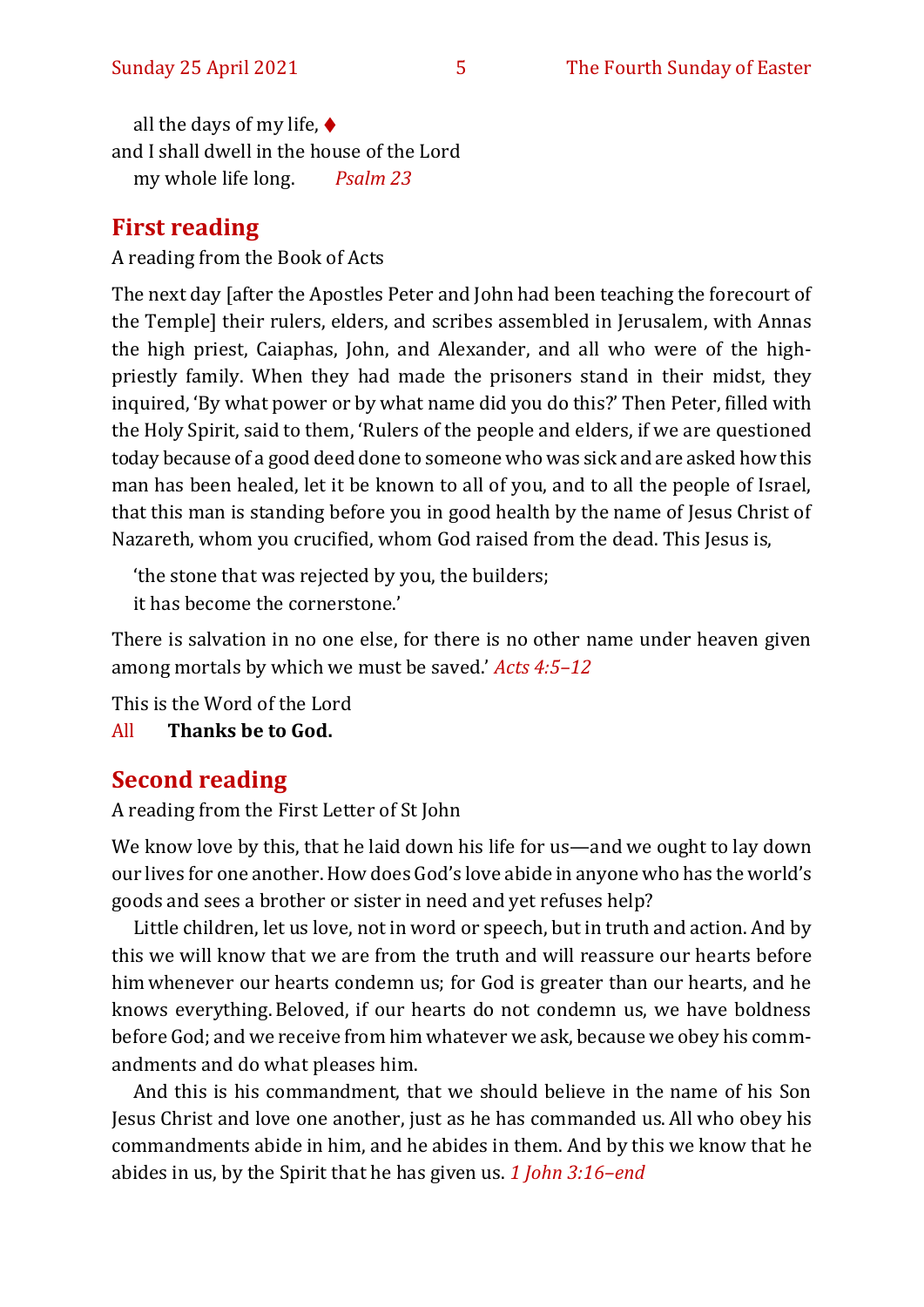This is the Word of the Lord

All **Thanks be to God.**

HYMN 2 **[The King of love my shepherd is](https://www.youtube.com/watch?v=YcCwUF0s_-Y)** (click on this link to hear the hymn)

# **Gospel reading**

Hear the Gospel of our Lord Jesus Christ according to John

#### All **Glory to you O Lord.**

Jesus said, 'I am the good shepherd. The good shepherd lays down his life for the sheep. The hired hand, who is not the shepherd and does not own the sheep, sees the wolf coming and leaves the sheep and runs away—and the wolf snatches them and scatters them. The hired hand runs away because a hired hand does not care for the sheep. I am the good shepherd. I know my own and my own know me, just as the Father knows me and I know the Father. And I lay down my life for the sheep.I have other sheep that do not belong to this fold. I must bring them also, and they will listen to my voice. So there will be one flock, one shepherd. For this reason the Father loves me, because I lay down my life in order to take it up again.No one takes it from me, but I lay it down of my own accord. I have power to lay it down, and I have power to take it up again. I have received this command from my Father.' *John 10:11–18*

This is the Gospel of the Lord

All **Praise to you O Christ.** 

# **Sermon**

In today's Gospel Jesus calls Himself the Good Shepherd. Many other names are given to our Lord. He is called 'God' and 'Lord,' the 'Father of the Family,' the 'Promised Messiah,' the 'Saviour and Redeemer of His People.' He deserves them all, for He is, indeed, both God and Lord the Father of the family, which, as Messiah, He has redeemed and saved.

One name, however, is especially applicable to Him, that of the 'Good Shepherd.' Christ calls Himself, emphatically, the Good Shepherd; and it is beneficial for us to consider what this title of Christ means. We can then see more clearly, and we can realise what the shepherd is to the sheep, the more ready and willing shall we be to follow Christ, our Good Shepherd, as His faithful sheep.

Let's think more about Jesus as the Good Shepherd, what are the characteristics of a Christ the Good Shepherd?

**He cares for us** One of the most outstanding characteristics of Jesus was His love and compassion. Jesus, the Good Shepherd, is concerned and interested in people. They matter to Him.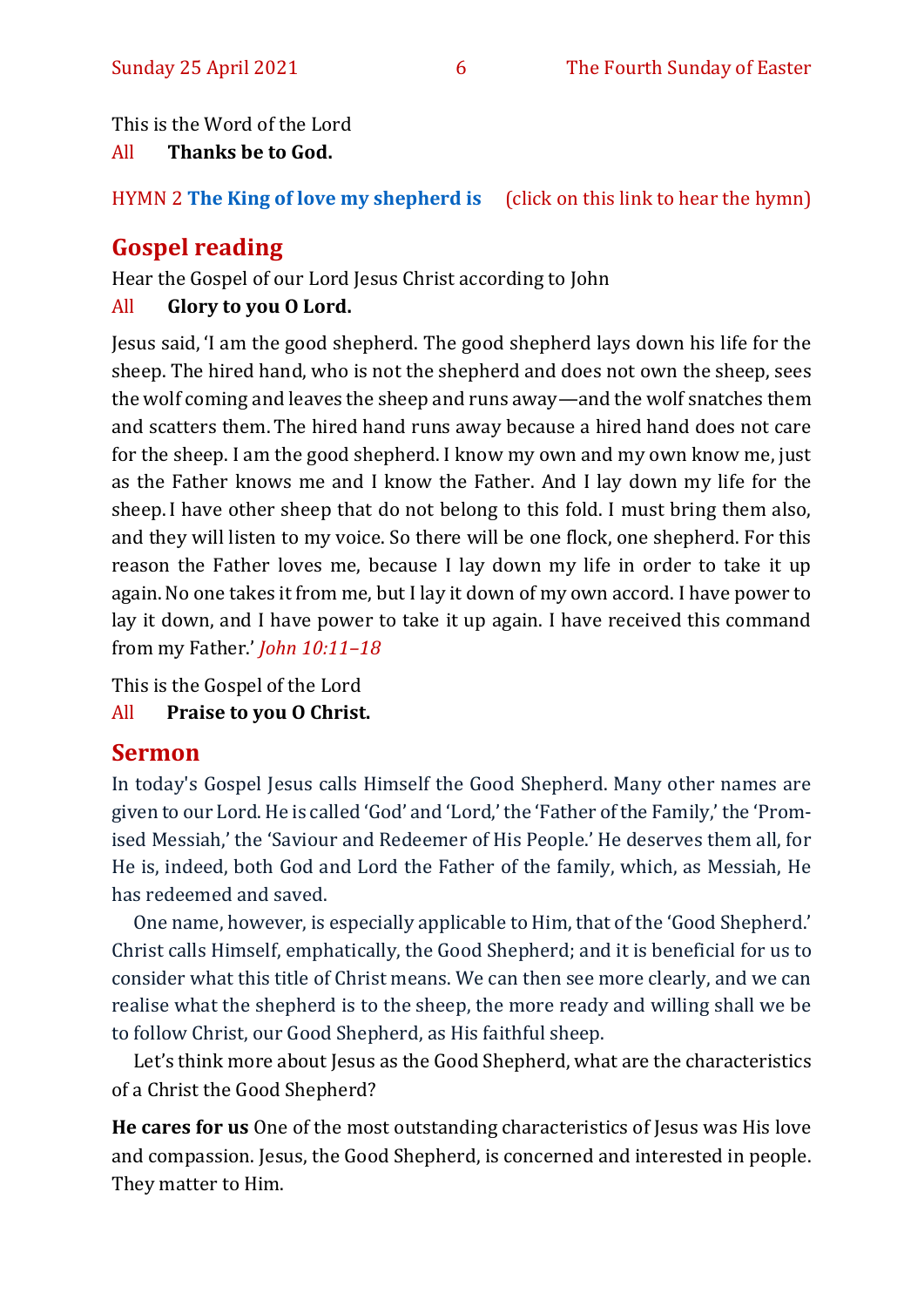On one occasion Jesus and His disciples travelled to the other side of the Sea of Galilee by boat. Jesus went to sleep in the stern. A furious squall came up; the waves came into the boat. The boat was about to sink. The disciples rushed to Jesus, saying, 'Don't you care if we drown?' Jesus got up, rebuked the wind and calmed the waves. Jesus cared for those men. He did not want them to drown. He did not want them to suffer. He cares.

**He knows us** The eastern shepherds raised sheep for wool rather than for food. Thus, sheep were usually with a shepherd for years and were often known by descriptive names like 'Brown-leg' or 'Black-ear.' The shepherds knew each sheep, every one of them. Sheep know the shepherd's voice. The shepherd knows the uniqueness of each sheep.

Have we ever gone to a gathering, and didn't know anyone? We will have felt so alone, so isolated, so distant. Then all of a sudden someone from a across the room calls our name. We are recognised. We are known. A flood of acceptance and honour comes over you. You relax, you belong. The Good Shepherd knows each of his sheep by name.

**He died for us** The good shepherd places his body between the sheep and vicious animals. He will die protecting the sheep. So, Jesus died for lost people. Jesus, the Good Shepherd, actually gave his life for us.

Five times in this text Jesus clearly affirmed the sacrificial nature of his death. His sacrifice was:

- A voluntary sacrifice: no one took Jesus' life; He willingly and voluntarily gave it up for us.
- A vicarious sacrifice: Jesus did not die as a martyr, killed by men; He died as a substitute, willingly laying his life down for us.
- A victorious sacrifice: Jesus did die, but He also rose again. The cross is empty. Jesus rose again. We serve a risen, victorious Saviour.
- Jesus sacrificed His life in order that we might be saved. He willingly gave His life for our lives. He became the sacrificial shepherd for us.

When we think of these characteristics of the Good Shepherd, we simply exclaim, 'What a Saviour!' Jesus is the Good Shepherd, a caring Shepherd, an understanding Shepherd, a sacrificial Shepherd.

Some of us may have been a bit taken aback when we heard Psalm 23 today. Because Psalm 23 is often read, for example, during a funeral. It may seem out of place to read it during our Sunday service. But it's very fitting that we read it on the Sunday that we hear of Christ as the Good Shepherd in the gospel.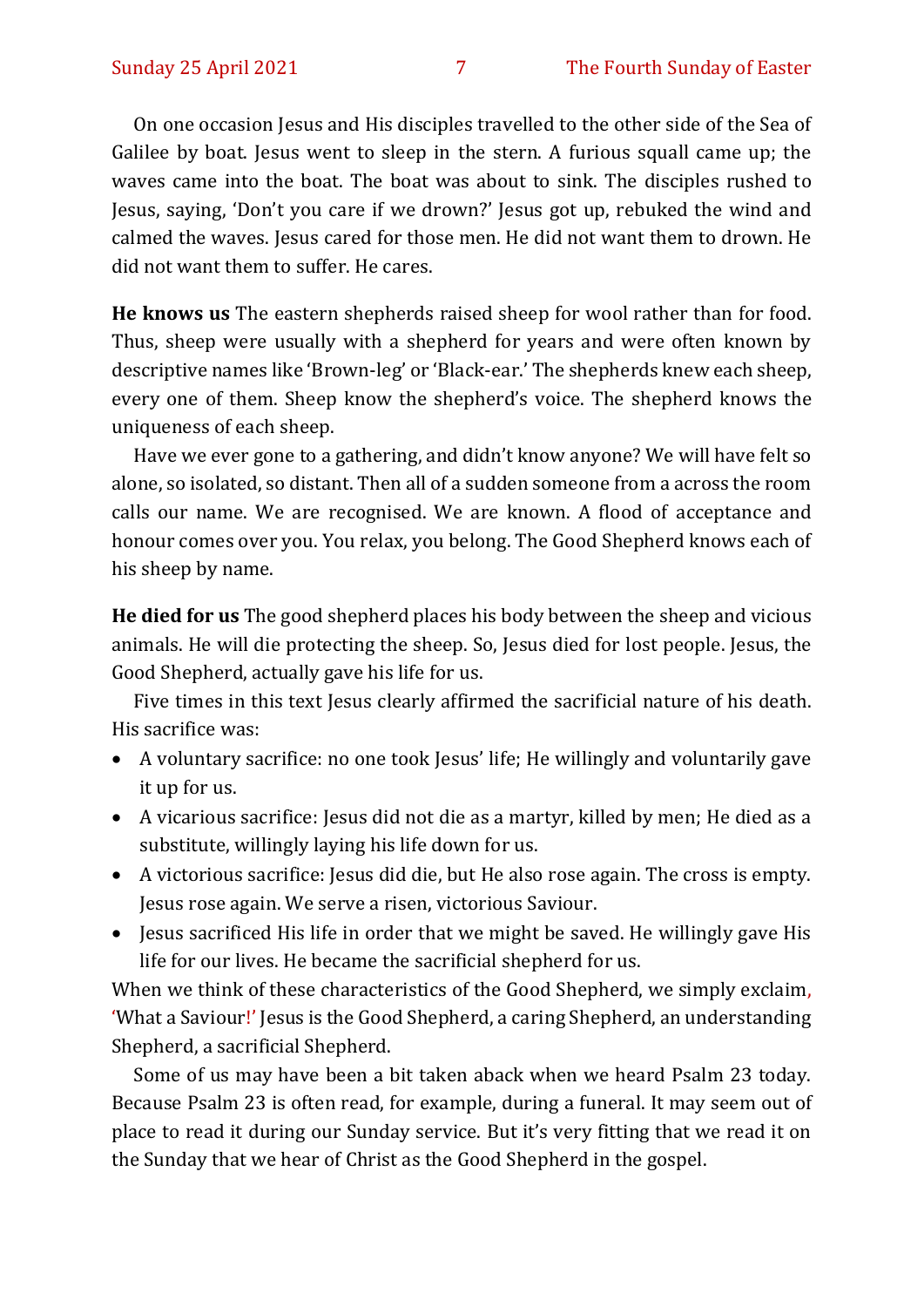This is not simply because the Psalm also uses the analogy of God as our shepherd. It is because the Psalm explains just how far that relationship of loving care extends. It is a reminder that our Lord is our shepherd at all times and in all places, not just in this life, but also the next. Because we are reminded in the psalm that we will dwell in the house of the Lord forever.

We are assured of this in the Gospel reading as well. Christ tells those gathered around him at the temple, 'My sheep hear my voice. I know them, and they follow me. I give them eternal life, and they will never perish. No one will snatch them out of my hand.' We are assured that even after this life, our relationship with Christ, our Good Shepherd, will continue.

Christ has chosen to take on the role of our Good Shepherd and to enter into that relationship with his sheep. But if we are considering ourselves to be his sheep, then we should work to have the proper characteristics of Christ's sheep.

We are told the sheep hear Christ's voice, so we should strive to learn what Christ is calling us to do in the world, through reading Scripture, through praying, and through discussions with others whom we know to be faithful, so that we are able to hear Christ's voice clearly. And if we know Christ's voice that means we are also able to distinguish it from other voices, which may be telling us things that are contrary to Christ. And just as the sheep follow the Good shepherd, so we, too, must follow Christ.

We must seek to not only know and understand his commandments, but also to carry them out—to find the best ways to love God and to love our neighbour, and then do those things. We must avoid the temptation to let other things in our lives lead us, like the desire for wealth, or fear that others will look at us strangely if we model our lives according to our faith. But we are never expected to do these things alone. Because our shepherd is always with us to guide us. And we have each other to look towards when we feel like we may be going astray.

Let us help each other to come to a greater understanding of what our Good Shepherd is calling us to do in this world, both as individuals and as a church community, let us seek to strengthen our relationship with Christ so that we may better hear his voice and follow his commands, and let us remember that, just as a sheep belongs to a of a flock, so we too belong to this faith family. Amen

#### **The Creed**

Do you believe and trust in God the Father, the source of all being and life, the one for whom we exist?

All **We believe and trust in him.**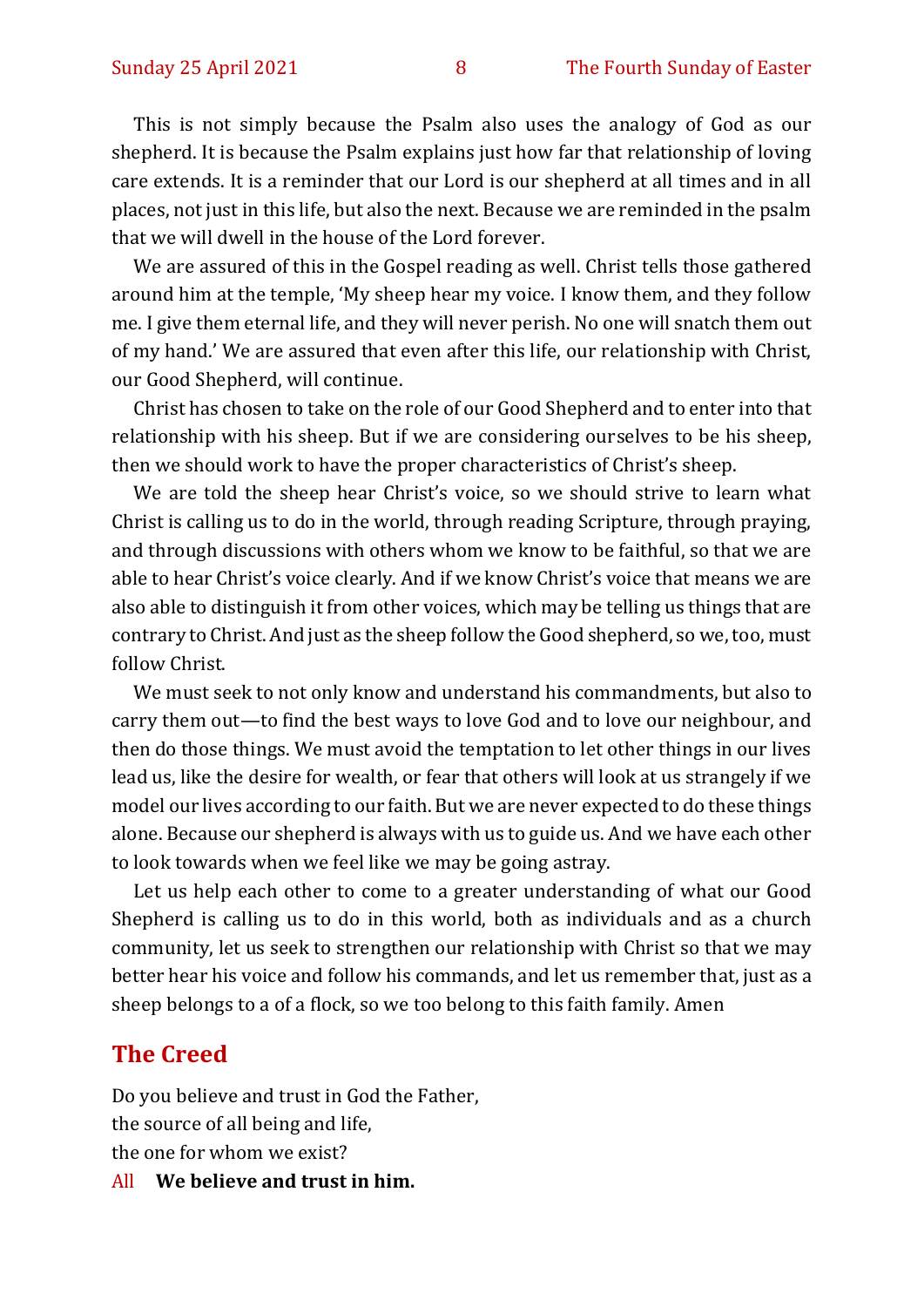Do you believe and trust in God the Son, who took our human nature, died for us and rose again? All **We believe and trust in him.**

# Do you believe and trust in God the Holy Spirit, who gives life to the people of God and makes Christ known in the world?

#### All **We believe and trust in him.**

This is the faith of the Church.

All **This is our faith. We believe and trust in one God, Father, Son and Holy Spirit. Amen.**

# **Prayers of intercession**

#### *A shepherd knows the sheep by name*

We pray for all those who struggle with identity. Those who don't know themselves, and those seeking to rebuild their lives in different ways. We ask that they may find meaning and purpose as they accept the name of Christian and disciple. Lord in your mercy

#### All **Hear our prayer.**

#### *A shepherd looks after the sheep*

We pray for all those entrusted with a flock, whether a congregation of Christians growing as disciples but everyone in any position of trust. We ask that you will flood their ministry with love and peace, gentleness and wisdom, and all the gifts and fruits of your Holy Spirit.

Lord in your mercy

#### All **Hear our prayer.**

#### *A shepherd lays down their life for the sheep*

We pray for all those who find caring seems life-long and life-draining. We ask your strength and perseverance on each. We also pray your help on those for whom they lay down their lives.

Lord in your mercy

#### All **Hear our prayer.**

#### *A shepherd is the gate to the sheepfold*

We pray for all those whose lives act as a witness to their faith—so all of us. Today, to prayer for those who are dying or have died, passing from this earthly sheepfold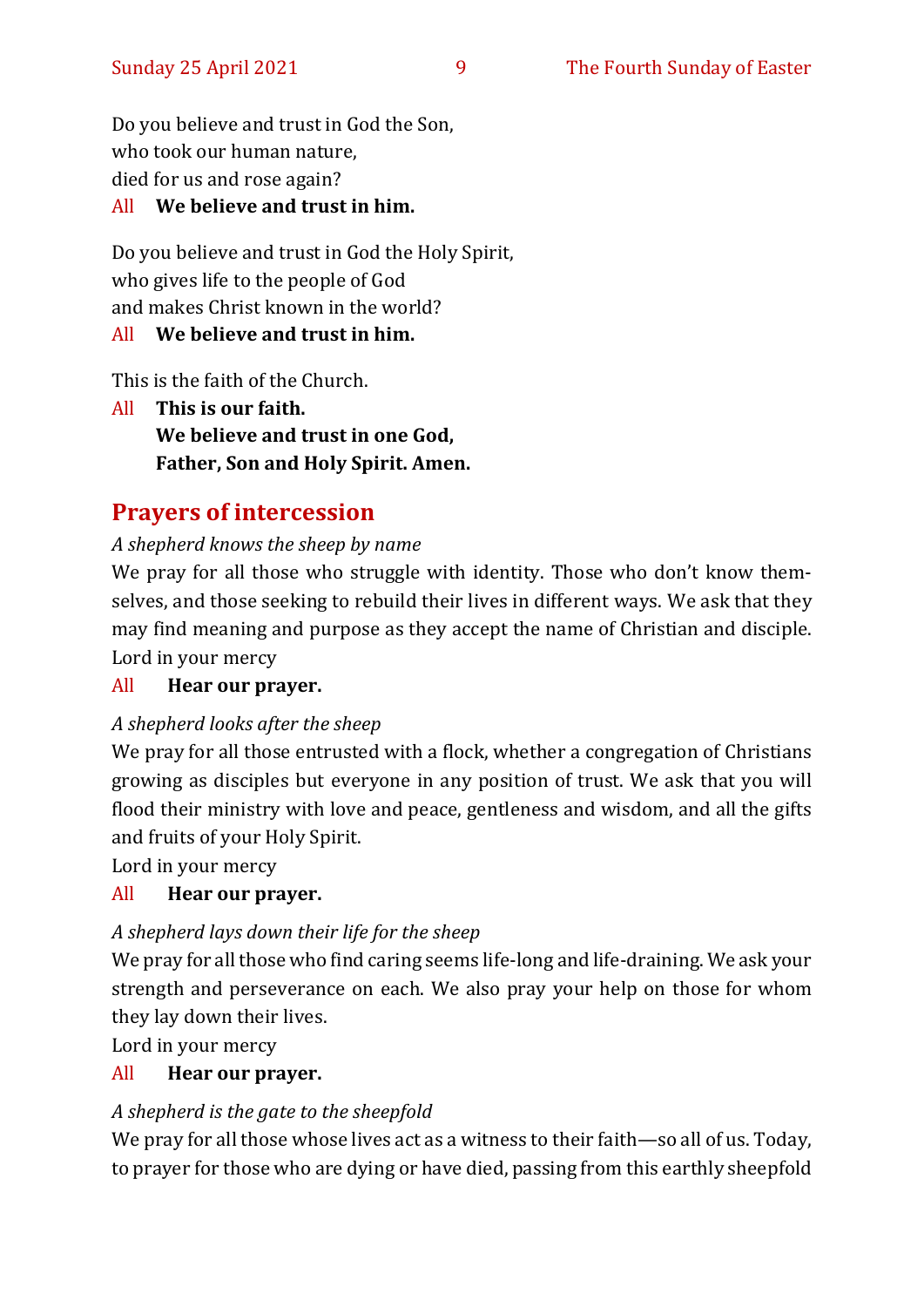to a heavenly fold, to live with the Lord our Good Shepherd. We also ask your strength and compassion on those who minister to them. Lord in your mercy

All **Hear our prayer.** 

Merciful Father,

All **accept these prayers for the sake of your Son, our Saviour Jesus Christ. Amen.**

# **The peace**

Peace to you from God our heavenly Father. Peace from his Son Jesus Christ who is our peace. Peace from the Holy Spirit, the Life-giver

The peace of the Lord be always with you,

All **And also with you.**

HYMN 3 **[Alleluia! Sing to Jesus!](https://www.youtube.com/watch?v=56a4w7XxvfY)** (please click on this link to hear the hymn)

The liturgy of the Communion Service appears below

# The Dismissal

The peace of God which passes all understanding, keep your hearts and minds in the knowledge and love of God, and of his Son Jesus Christ our Lord; and the blessing of God almighty, the Father, the Son, and the Holy Spirit, be among you and remain with you always. and the blessing of God the Almighty: Father, Son, and Holy Spirit, be with you now and remain with you always. All **Amen.**

HYMN 4 **[Shine, Jesus, shine!](https://www.youtube.com/watch?v=uaTwx0ehbvM)** (please click on this link to hear the hymn)

Go in peace to love and serve the Lord.

All **In the name of Christ. Amen.**

Alleluia! Christ is risen!

All **He is risen indeed! Alleluia**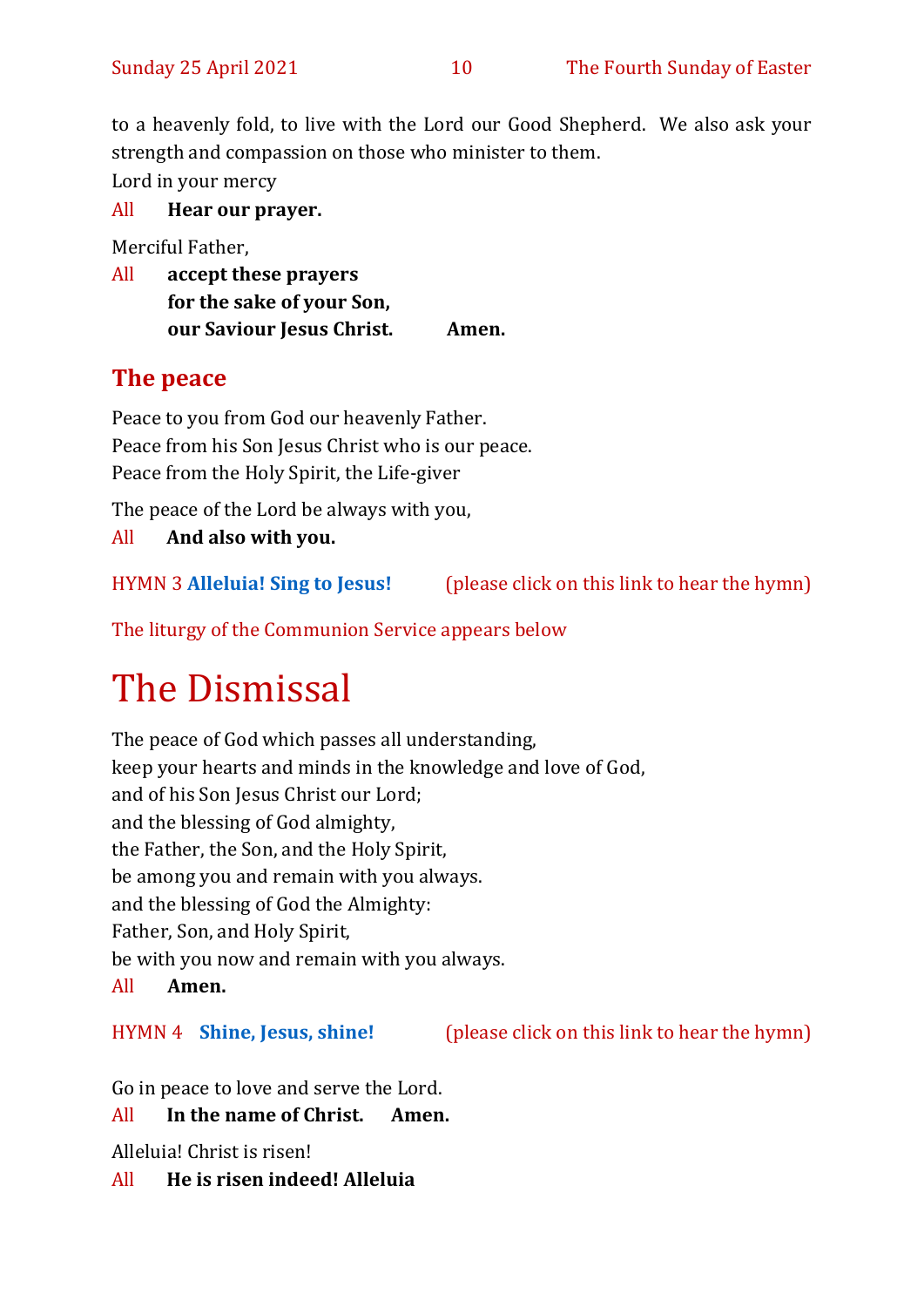# The Liturgy of the Sacrament

## Eucharistic Prayer (prayer E)

The Lord be with you

#### All **and also with you.**

Lift up your hearts.

#### All **We lift them to the Lord.**

Let us give thanks to the Lord our God.

#### All **It is right to give thanks and praise.**

Father, you made the world and love your creation. You gave your Son Jesus Christ to be our Saviour. His dying and rising have set us free from sin and death. And so we gladly thank you, with saints and angels praising you, and saying,

All **Holy, holy, holy Lord, God of power and might, heaven and earth are full of your glory. Hosanna in the highest. Blessed is he who comes in the name of the Lord. Hosanna in the highest.**

We praise and bless you, loving Father, through Jesus Christ, our Lord; and as we obey his command, send your Holy Spirit, that broken bread and wine outpoured may be for us the body and blood of your dear Son.

On the night before he died he had supper with his friends and, taking bread, he praised you. He broke the bread, gave it to them and said: Take, eat; this is my body which is given for you; do this in remembrance of me.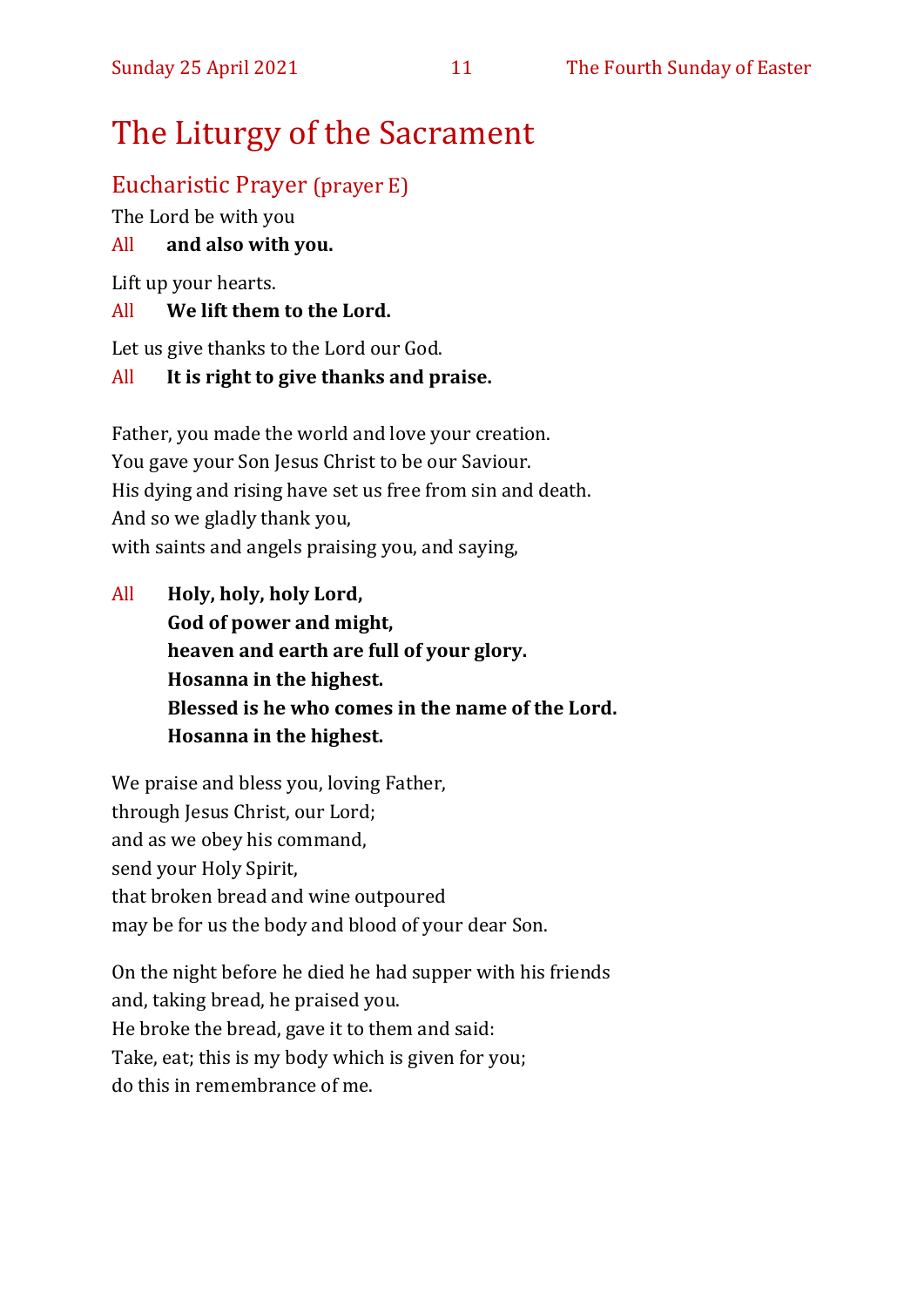When supper was ended he took the cup of wine. Again he praised you, gave it to them and said: Drink this, all of you; this is my blood of the new covenant, which is shed for you and for many for the forgiveness of sins. Do this, as often as you drink it, in remembrance of me.

So, Father, we remember all that Jesus did, in him we plead with confidence his sacrifice made once for all upon the cross.

Bringing before you the bread of life and cup of salvation, we proclaim his death and resurrection until he comes in glory.

Great is the mystery of faith:

# All **Christ has died. Christ is risen. Christ will come again.**

Lord of all life, help us to work together for that day when your kingdom comes and justice and mercy will be seen in all the earth.

Look with favour on your people, gather us in your loving arms and bring us with all the saints to feast at your table in heaven.

Through Christ, and with Christ, and in Christ, in the unity of the Holy Spirit, all honour and glory are yours, O loving Father, for ever and ever.

All **Amen.**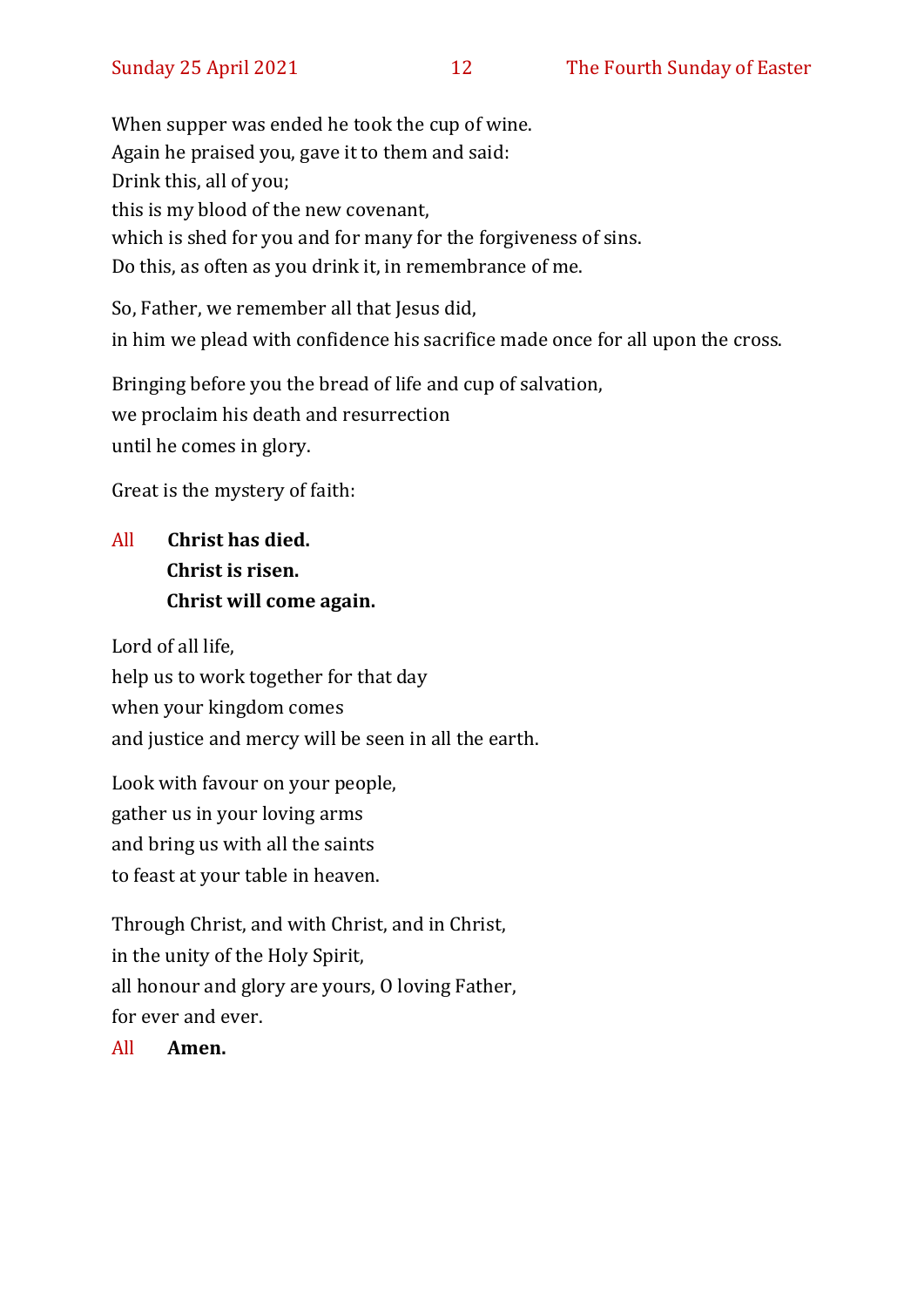## The Lord's Prayer

As our Saviour taught us, so we pray

All **Our Father in heaven, hallowed be your name, your kingdom come, your will be done, on earth as in heaven. Give us today our daily bread. Forgive us our sins as we forgive those who sin against us. Lead us not into temptation but deliver us from evil. For the kingdom, the power,** 

**and the glory are yours now and for ever. Amen.**

## Breaking of the Bread

We break this bread to share in the body of Christ.

- All **Though we are many, we are one body, because we all share in one bread.**
- All **Lamb of God,**

**you take away the sin of the world, have mercy on us.**

**Lamb of God, you take away the sin of the world, have mercy on us.**

**Lamb of God, you take away the sin of the world, grant us peace.**

Draw near with faith. Receive the body of our Lord Jesus Christ which he gave for you, and his blood which he shed for you. Eat and drink in remembrance that he died for you, and feed on him in your hearts by faith with thanksgiving.